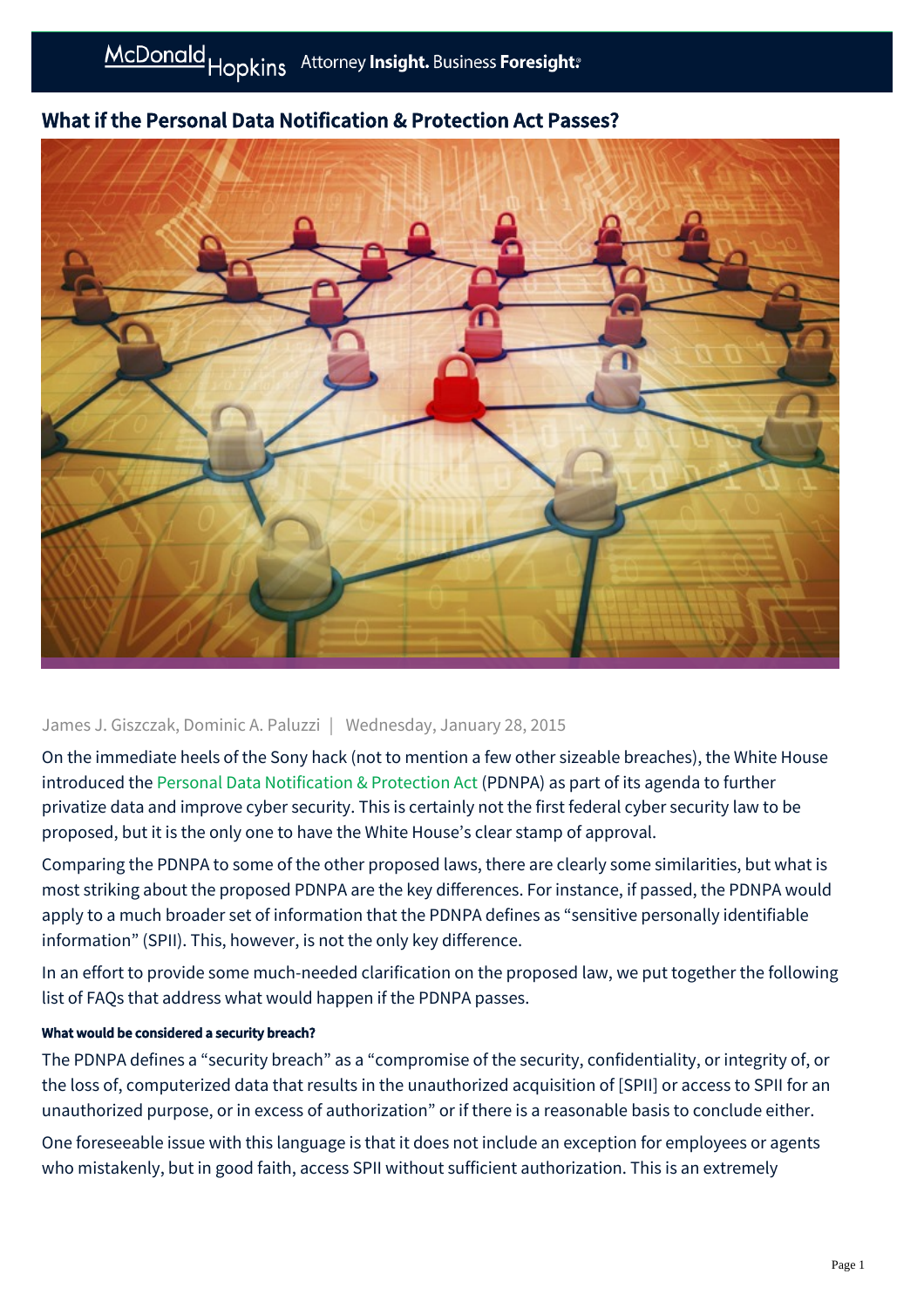common type of unauthorized access that many of the corollary state statutes specifically address. The PDNPA, however, does not include this exception, which means the occurrence of this type of unauthorized access would trigger the risk assessment and potentially the notification requirements.

#### What information would be covered under the PDNPA?

The PDNPA would consider any unauthorized acquisition of or access to SPII as a security breach. The definition of what actually constitutes SPII is quite broad (broader than any definition previously proposed), and would include any compilation of information, in electronic or digital form, that meets any one of these six definitions:

- 1. An individual's first and last name or first initial and last name in combination with any two of the following: (a) home address or telephone number; (b) Mother's maiden name; or (c) full birth date.
- 2. A non-truncated social security number, driver's license number, passport number, or alien registration number or other government-issued unique identification number.
- 3. Unique biometric data such as finger print, voice print, retina or iris image, or any other unique physical representation.
- 4. A unique account identifier, including a financial account number or credit or debit card number, electronic identification number, user name, or routing code (notably this does not include the requirement that an access or security code be coupled with the number).
- 5. A user name or email address, in combination with a password or security question/answer that would permit access to an online account.
- 6. A combination of the following three data elements: (a) an individual's first and last name or first initial and last name; (b) a unique account identifier, including a financial account number or credit or debit card number, electronic identification number, user name, or routing code; or (c) any security code, access code, or password, or source code that could be used to generate such codes or passwords.

If these categories were not broad enough, the PDNPA would also allow the Federal Trade Commission (FTC) to modify the definition under certain conditions, which means the definition of SPII would be subject to change and evolve.

One issue with the PDNPA's definition of "security breach" is that, unlike many of the state laws, it does not include an exception for employees or agents who access SPII by mistake, without authorization, but in good faith. While this type of unauthorized access would likely not compromise confidentiality or security – another requirement in the definition of security breach – it would appear to set off the risk-assessment requirement, which is discussed below.

### What would a business have to do if it suffers a security breach?

A business that suffers a security breach would be required to send a number of notices, as follows:

### Individual Notice

"If a security breach occurs, a business entity would be required to give notice to the individual whose SPII has been, or is reasonably believed to have been accessed or acquired within 30 days of discovering the security breach. The only exception to this is if "there is no reasonable risk of harm or fraud" to that individual. Mail, telephone, or email notice (if the individual has consented and the notice complies with the ESIGN Act) are sufficient.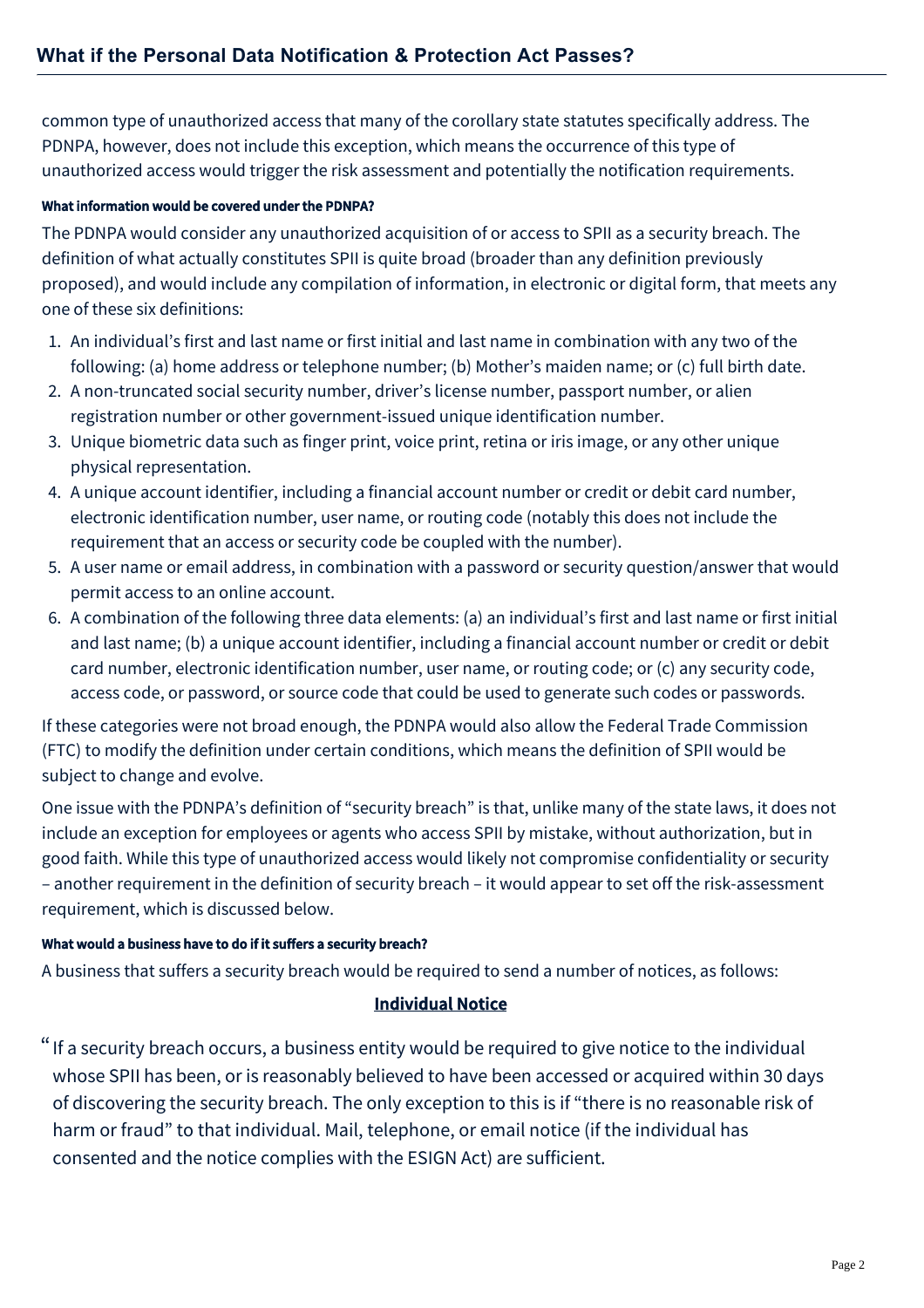The proposed law would obligate third parties in possession of SPII to notify the data's owner or licensor, who is then responsible for notifying affected individuals. The PDNPA would not prevent contrary contracts or other assignments. What this specifically means for businesses is that they could contractually task their vendors with the notification responsibility and effectively excuse the data owner or licensor from its notification obligations. Any notices, however, would have to contain the name of the business entity with which the individual has the "direct business relationship." Practically speaking, this means that even if a company contractually requires its vendor to provide necessary notifications, the company will still be named in the notice if it holds the direct business relationship with the affected individuals.

The notice threshold appears higher than most state laws require and would be triggered in cases of reputational harm. In contrast, many state laws are only triggered when there is risk of, or actual, financial harm.

One noteworthy point about the notification requirement is that the PDNPA would only apply to businesses that use, access, transmit, store, dispose of, or collect SPII about more than 10,000 individuals during a 12-month period. This would exempt many small businesses from the individual-notice requirement.

Businesses that are required to provide health-related breach notifications under the Health Information Technology for Economic and Clinic Health Act (HITECH) would also be exempt from these notification requirements.

A business would be exempt from the individual notice requirement if it conducts a risk assessment and concludes that there is no reasonable risk that a security breach has resulted in, or will result in, harm to the individuals whose SPII was subject to the security breach. In addition, to take advantage of this exception, the business entity must notify the FTC in writing of (1) the results of the risk assessment, and (2) its decision to invoke the risk assessment exemption not later than 30 days after the discovery of a security breach. One may question what the FTC will do with the risk assessments it receives. Will the FTC review them? What if the FTC comes to a different conclusion; i.e. there was a risk of harm and notice should have been given.

 $"$ 

# Government Notice

 $\lq\lq$  Businesses would have to notify federal law enforcement and national security authorities of a security breach if:

- $"$  (1) The SPII of more than 5,000 individuals was accessed or acquired;
	- (2) The breach involved a data system containing sensitive personally identifiable information of more than 500,000 individuals nationwide;
	- (3) The breach involves databases owned by the federal government;
	- (4) The breach primarily involves SPII of federal employees and contractors who are involved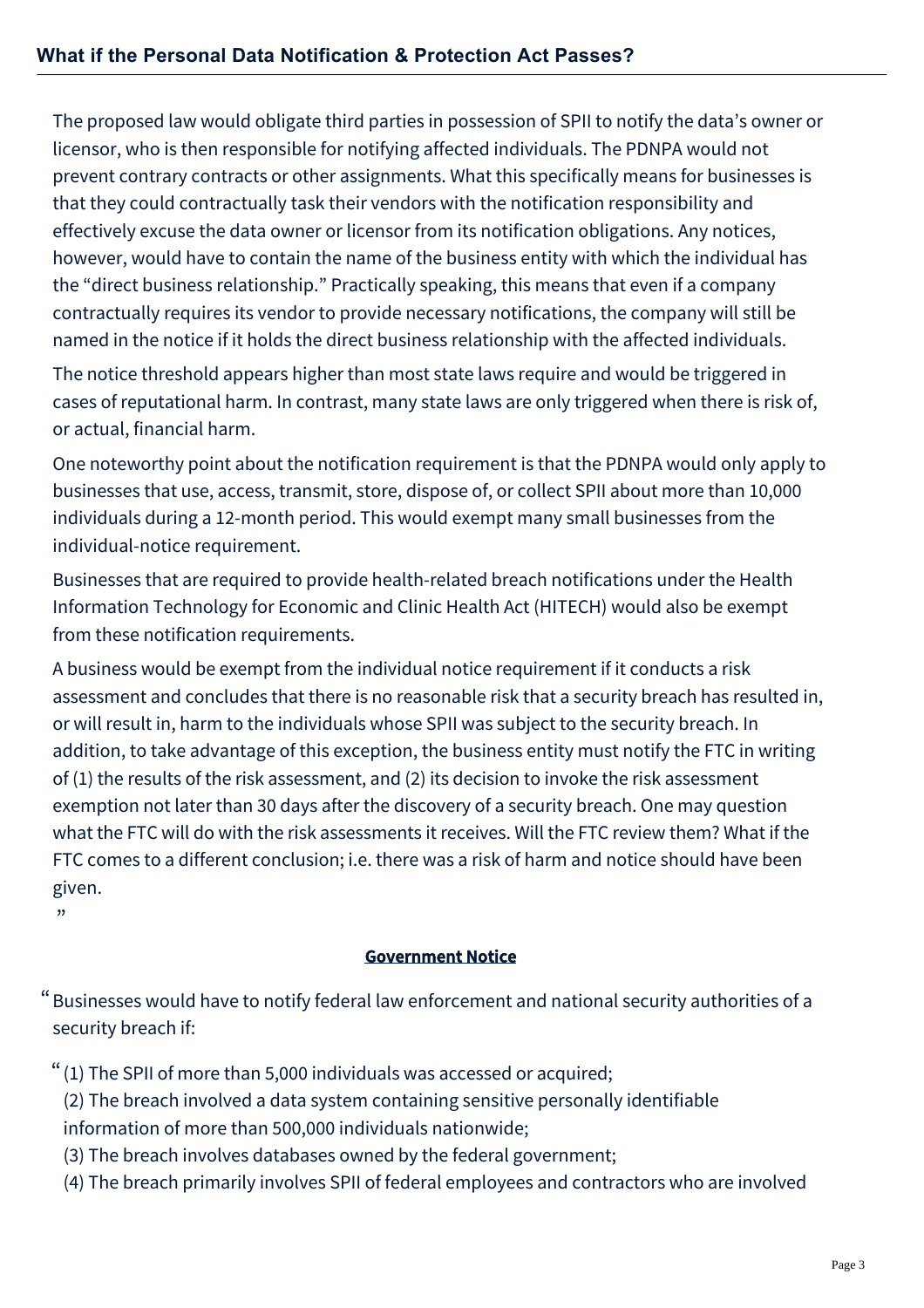in national security and law enforcement. <sub>"</sub> "

### Media Notice

Media notice would be required if a security breach resulted in the disclosure of SPII of more " than 5,000 individuals in one state. The notice itself must be "reasonably calculated to reach such individuals," which would include notice to major media outlets in the affected states. If passed, this requirement would be a significant change from the existing state laws, which only require media notice as an alternative way to notify.  $"$ 

### Credit Reporting Agency Notice

 $"$  If a breach involves more than 5,000 individuals, businesses would have to notify all consumer reporting agencies of the timing and distribution of the notice within 30 days, unless an extension is received.

"

#### What is the timeframe for any required notice?

The proposed law would require that any notice be given without "unreasonable delay," which may not exceed 30 days. The FTC, however, would be authorized to grant 30-day extensions "to determine the scope of a security breach, prevent further disclosures, conduct the risk assessment, restore the reasonable integrity of the data system, and provide notice to [the Department of Homeland Security-designated] entity."

#### What about all of those state laws on this issue? What happens to them?

Currently there are 47 states that have breach notification laws. For businesses trying to comply with them, doing so has become quite tenuous because not only do they differ, but some even impose contradictory requirements. The PDNPA purports to preempt any provision of any state law that relates to the notification of breaches affecting electronic information. However, states would still be allowed to require notices to include information regarding state-provided victim protection assistance.

One point worth noting is that, because the proposed PDNPA only applies to "computerized data," there appears to be a gap between the PDNPA and many of the state laws because the PDNPA does not appear to include hard copy data that many of the state laws address. As it is currently written, if the PDNPA were to pass, businesses would have to follow the PDNPA in regards to notification requirements for security breaches of electronic data, but continue to follow any applicable state law if there is any breach of hard copy data.

#### Who would be covered?

There are very few exceptions or exemptions, which are discussed below. What this means is that many businesses, including financial institutions subject to the Gramm-Leach-Bliley Act that have to comply with federal Interagency Guidance on Response Programs for Unauthorized Access to Customer Information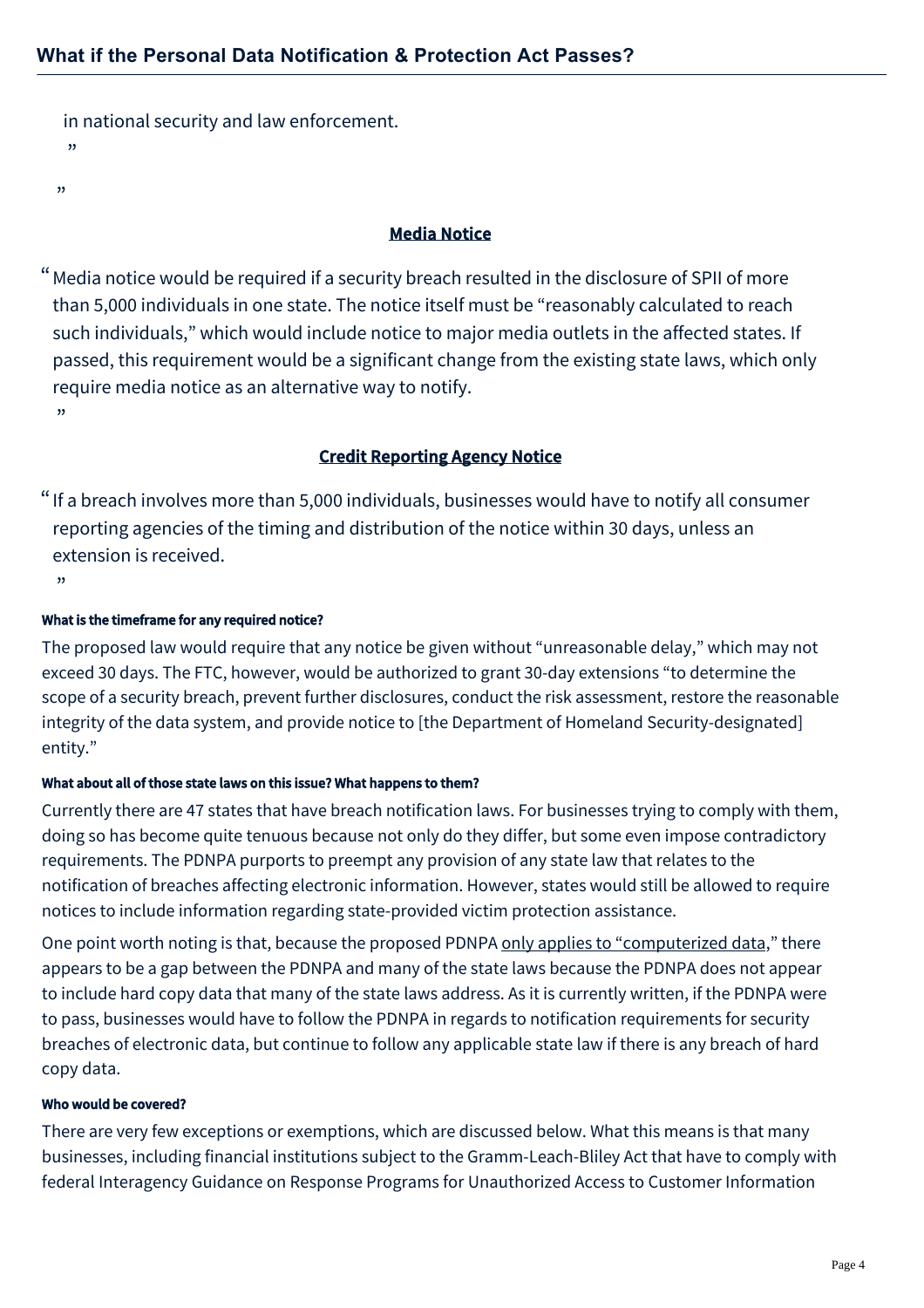and Customer Notice, and other business that benefited from partial exemptions under many current laws, would be subject to this law.

#### Who would not be covered?

Although it can be gleaned from the notification information above, it is worth noting again that small businesses that do not use, access, transmit, store, dispose of, or collect SPII of more than 10,000 individuals in a 12-month period would be exempt from the notification requirements of the proposed law.

HIPAA-covered entities and vendors of personal health records and business entities covered by the HITECH Act are partially excluded. The proposal would not give these businesses any exclusion from their non-HITECH duties, which means that breaches of employee SPII (as opposed to breaches by an employer health plan) would be subject to the PDNPA.

The PDNPA would also exempt any business entity that (1) effectively blocks the use of the SPII to initiate unauthorized financial transactions before they are charged to the account of the individual, and (2) that provides for notice to affected individuals after a security breach that has resulted in fraud or unauthorized transactions. This exemption seems to be aimed specifically at breaches affecting payment cards, not debit cards or breaches affecting full track credit card data.

#### Who enforces it?

The FTC, in consultation with the U.S. Attorney General, would be able to initiate an investigation into a business's compliance with the law. The proposed law provides that violations would constitute unfair or deceptive trade practices. State attorneys general would also be able to bring civil actions on behalf of their residents and seek injunctive relief or civil penalties of up to \$1,000 per day per individual with a maximum \$1 million per violation unless the conduct has been found willful or intentional. The proposed law does not include a private right of action.

### **Takeaway**

Rather than simplify the breach notification landscape, the PDNPA, in its current state, would appear to create more uncertainty and generate more questions than answers. However, it is certainly receiving the most hype of any federal breach notice bill proposed in the past. But what will be the outcome? The effect on the 47 different state breach notice laws will be the most critical component of the Act. As currently written, and inclusive of all of the gaps, passage of the PDNPA may just increase the number of breach notice laws by one and complicate the legal landscape even further. McDonald Hopkins' national data privacy and cybersecurity team, along with McDonald Hopkins Government Strategies, will continue to track the PDNPA as it makes its way through Congress and provide continuing updates.

For more information, please contact one of the attorneys listed below.



**[James J. Giszczak](https://mcdonaldhopkins.com/Team/Attorney/j/James-Giszczak)**



**[Dominic A. Paluzzi](https://mcdonaldhopkins.com/Team/Attorney/d/Dominic-Paluzzi)**